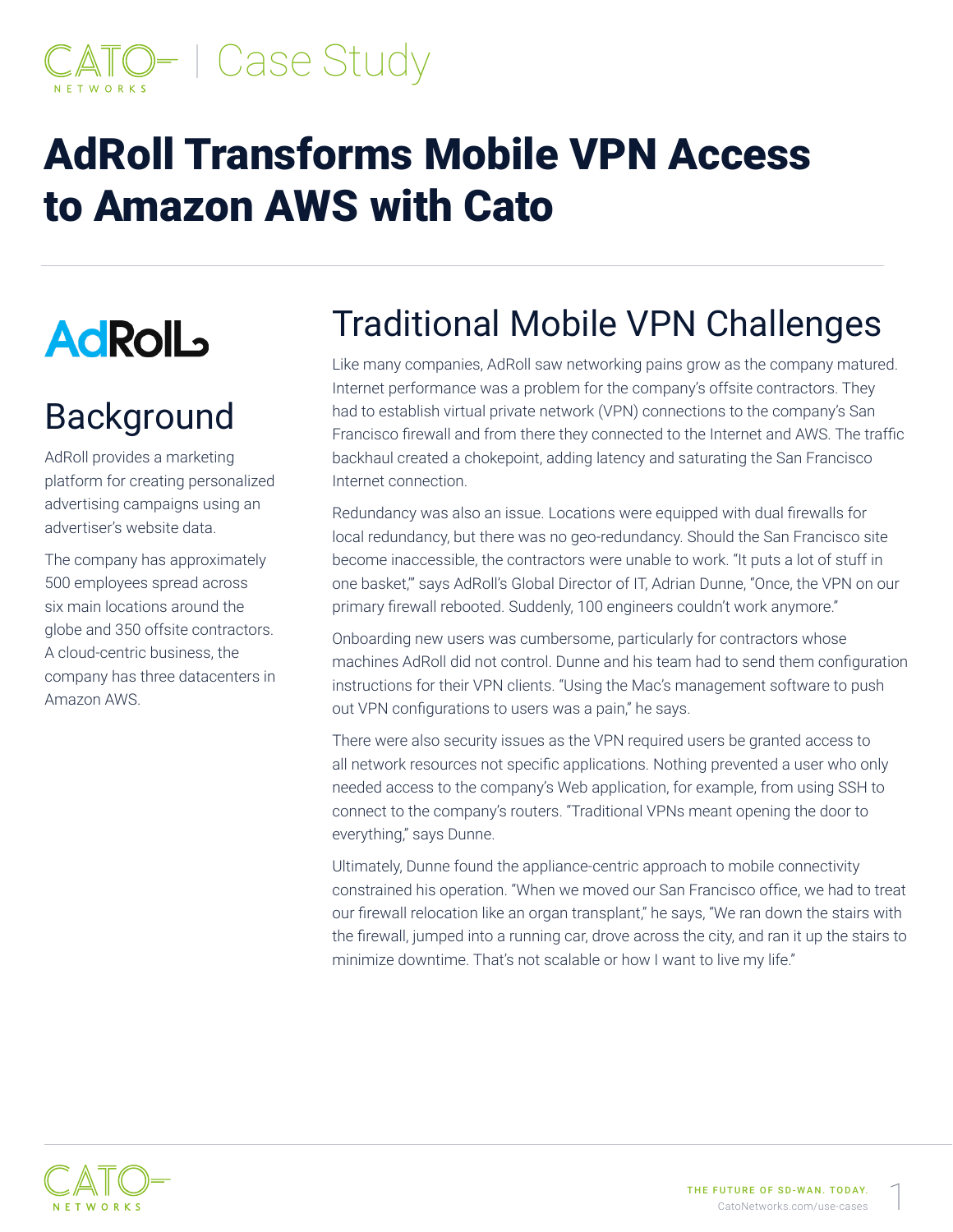**Traditional VPNs meant** opening the door to everything, but with Cato we can restrict access to match the user needs "

 $\alpha$ With Cato, we just send a user an invite to install the client," he says, "It's very much like a consumer application, which makes it very easy for users to deploy."

> **Adrian Dunne. Global Director of IT**

#### **Cato Globally Optimized and** Secure Mobile Access

Dunne and his team had already experienced the value of cloud services with AWS. It provided his broader IT efforts with redundancy, geo coverage, and backhaul elimination. He wanted to mirror that success with his VPN solution, which is why he turned to Cato.

Cato Cloud provides a global, SLA-backed backbone that connects remote mobile workers and branch offices to corporate resources, such as cloud datacenters, and enforces granular access policies.

With Cato, Dunne solved his contractors' latency problems. Instead of backhauling their traffic to San Francisco, contractors now run the Cato mobile client and connect to Cato Cloud. The company's Amazon AWS datacenter connected to the Cato Cloud using a Cato initiated IPsec tunnel. With both users and datacenters connected to Cato, a single network is formed. Traffic from mobile users is sent across the optimized backbone directly to AWS. Eliminating the San Francisco chokepoint also reduced the congestion on the San Francisco Internet line.

Onboarding new users became much simpler. "With Cato, we just send a user an invite to install the client," he says, "It's very much like a consumer application, which makes it very easy for users to install." Perhaps the best measure of his success has been what users haven't said. "From our users, we have peace and quiet," he says, "Nobody will come and say, 'Thank you for the VPN.' They expect it to work, but silence is gold."



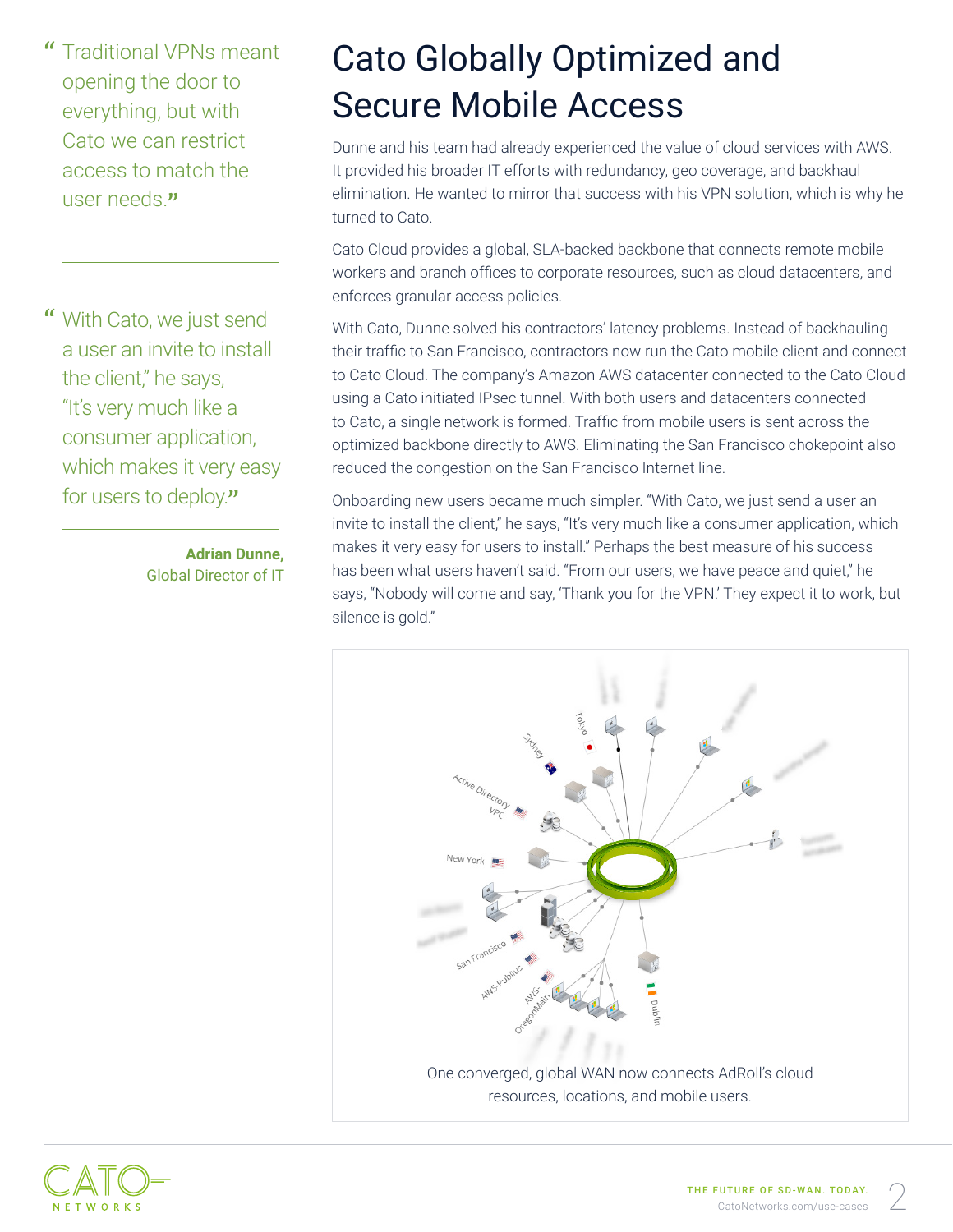$\alpha$ Cato gives us the ability to tick the "yes" box and shorten the time to get in front of the customer. There was a direct impact on our bottom line."

> **Adrian Dunne. Global Director of IT**

## **Improved Security Posture is Good for Business**

Cato also gave AdRoll better control over permissions for mobile users, determining the resources they can access at a very granular level. "With Cato, we can control what VPN access looks like for our contractors, sales people, and locations and that really spoke to us," says Dunne. "Now there's no concern about users getting into our routers," he says.

Dunne and his team have also gained deeper insight into cloud usage. "Now we can see who's connecting when and how much traffic is being sent, information that was unavailable with our previous VPN provider," he says. "Correct oversight and monitoring of logs ties directly into the bigger security conversation."

But more than providing "just" better management, Cato has helped AdRoll attract larger customers. "Fortune 500 customers do their due diligence and ask about access control, data flows, log review, and stuff like that in their RFPs," he says, "Cato gives us the ability to tick the "yes" box and shorten the time to get in front of the customer. There was a direct impact on our bottom line."